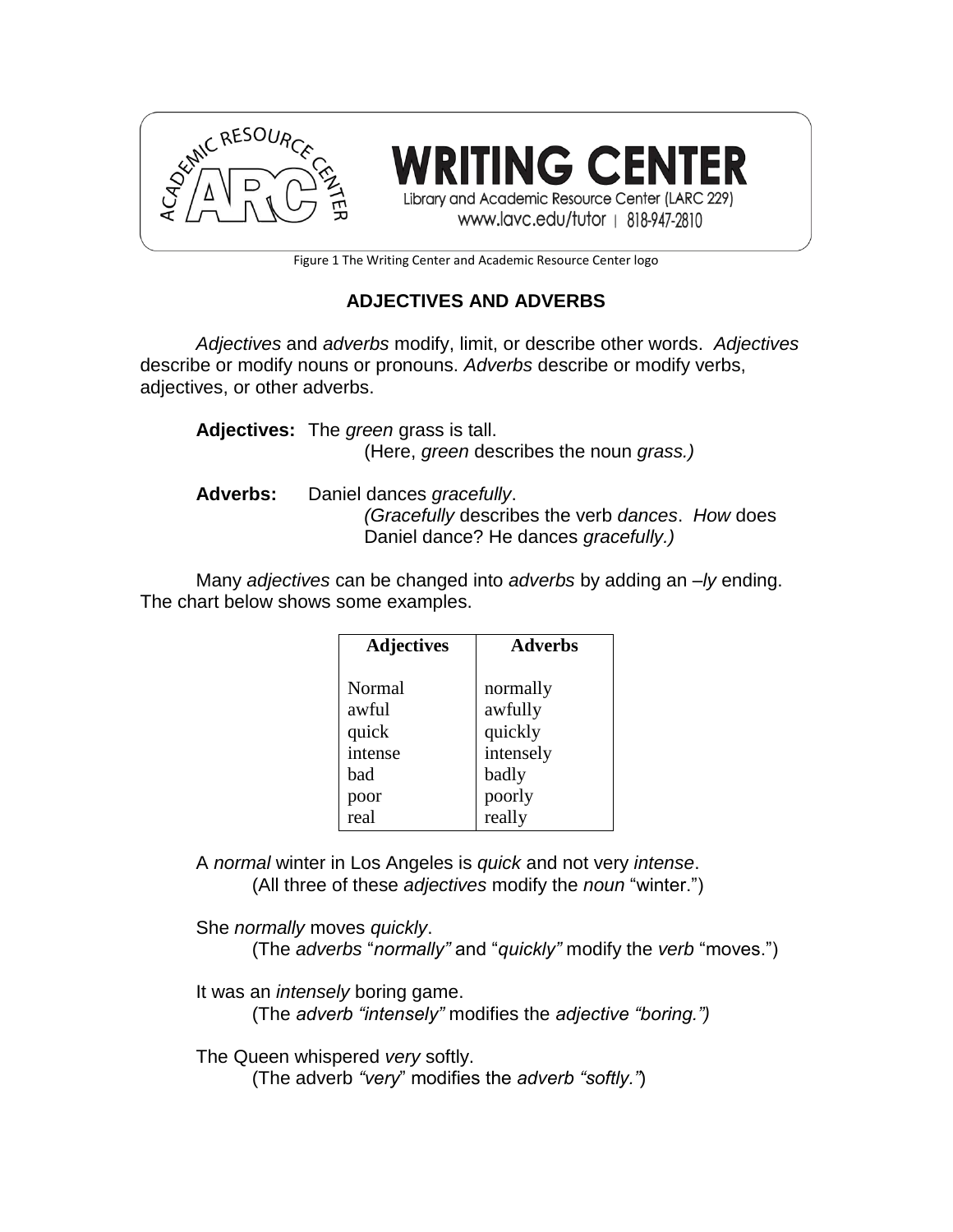

## **Exercise:**

**Circle the correct adjective or adverb in parentheses. Remember that adjectives modify nouns or pronouns; adverbs modify verbs, adjectives, or adverbs.**

- 1. Have you ever seen (real, really) emeralds?
- 2. Arpine always dresses (neat, neatly).
- 3. Jose, a college student, is a (high, highly) gifted person.
- 4. Are you (sure, surely) this train stops in Santa Barbara?
- 5. She will (glad, gladly) help you with your homework.
- 6. Sarah (haste, hastily) wrote the essay, leaving out the thesis.

Most adjectives and adverbs have three forms: *positive, comparative, and superlative.* The *positive* form is the form that appears in the dictionary.

The living room is very *large*.

The *comparative* of an adjective or adverb compares two persons or things, indicating a more or less scenario.

Nancy is *more studious* than Brian.

The *superlative* of an adjective or adverb compares three or more persons or things, indicating a most or least situation.

Homer is the *laziest* of the three brothers.

| <b>Adjective</b> | Comparative           | <b>Superlative</b>    |
|------------------|-----------------------|-----------------------|
| fast             | faster                | fastest               |
| beautiful        | <i>more</i> beautiful | <i>most</i> beautiful |
| happy            | happier               | happiest              |
| good             | better                | best                  |
| bad              | worse                 | worst                 |
| well             | better                | hest                  |
|                  |                       |                       |